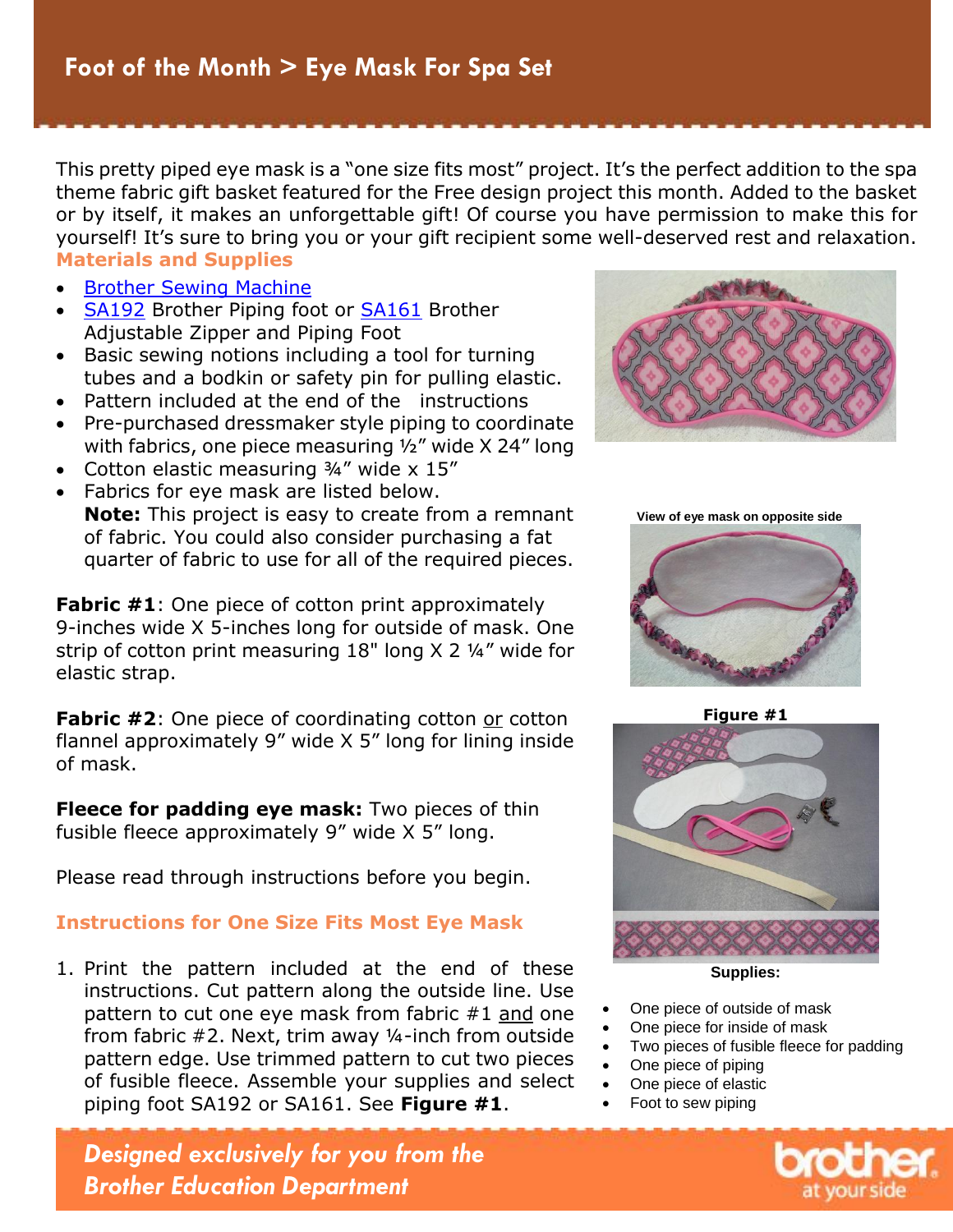## **Projects > Foot of the Month > Eye Mask For Spa Set**

- fuse in place. See **Figure #2**.
- 3. Fold 18" long X 2 ¼" wide strip in half with right sides together and sew a ¼" seam to form a tube. Turn right side out and press so seam is in the center of the tube. See **Figure #3a and #3b**.
- 4. Use pin or bodkin to insert elastic into tube. See **Figure #4**. Set piece aside for now.
- 5. Attach piping foot to machine and prepare to sew piping to outer mask piece. [SA192](https://www.brother-usa.com/Homesewing/accessories/AccessoryDetail.aspx?R3AccessoryID=SA192) Brother Piping foot is shown in the steps below. This genuine Brother accessory, works like a charm, and is available for many Brother model machines. This foot has two sets of grooves on the underside. They're designed to flow smoothly over piping and allow you to attach piping on either side of the presser foot.



Begin with the machine set for a center needle position, (stitch width key set at 3.5). While this foot remains stationary, you can take advantage of the ability to move your needle to sew closer to the piping cord or further away as needed. Move the needle left or right by using the width key on the machine.

**Note:** These instructions will also show an option for using [SA161](https://www.brother-usa.com/Homesewing/accessories/AccessoryDetail.aspx?R3AccessoryID=SA161) Brother Adjustable Zipper and Piping Foot as an alternative. In this case the foot is moved instead of the position of the needle.











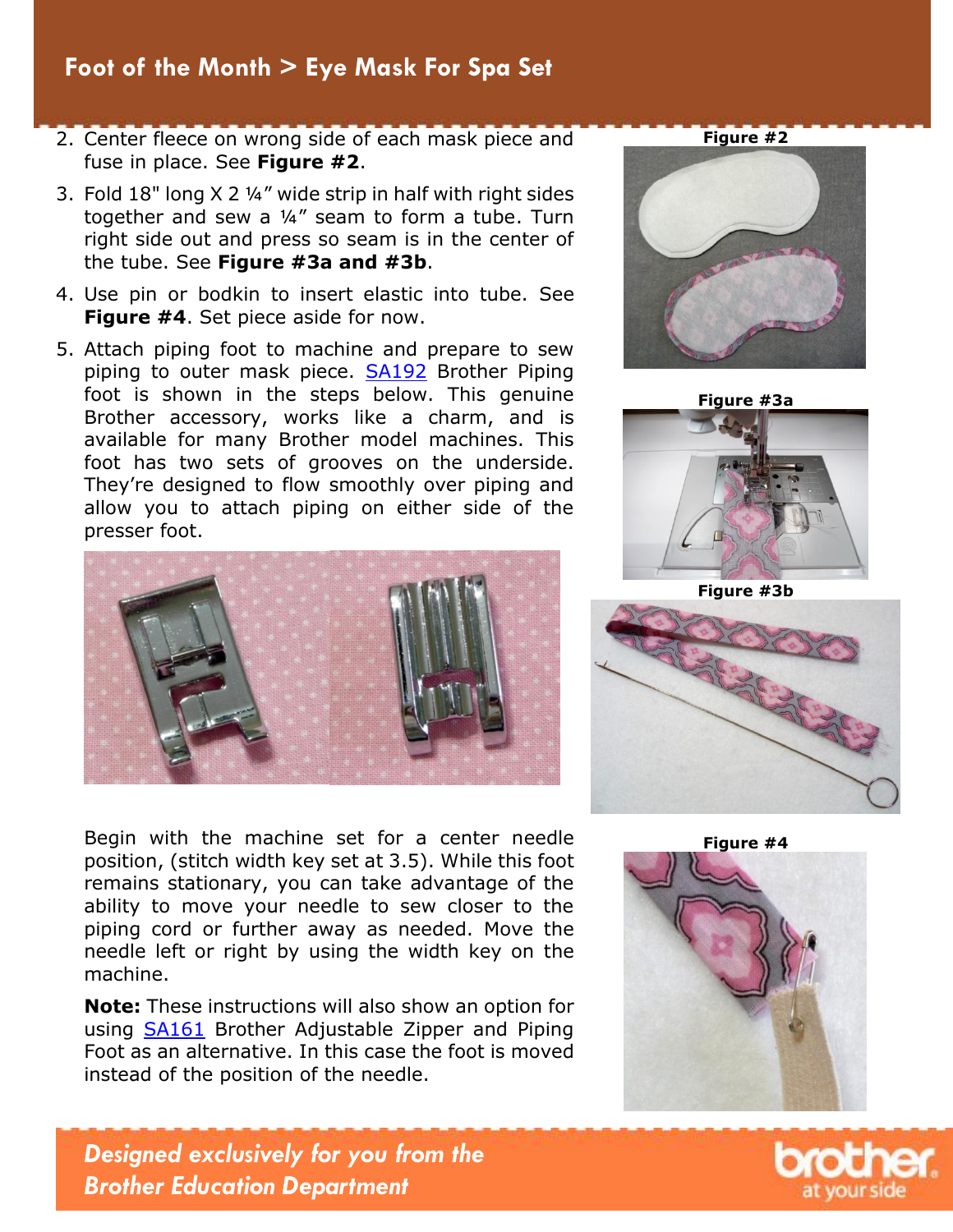### **Projects > Foot of the Month > Eye Mask For Spa Set**

of the eye mask. Clip slightly into the seam allowance of the piping around curves and pin in place leaving a small amount of excess at the beginning and the end, and crisscrossing piping at the center. See **Figure #5**.

**Tip:** It's important to clip the piping close to but not through the seam allowance, clipping more often on sharper curves. In addition, piping should be eased slightly when going around outer curves, and stretched slightly when going around inner curves. This helps the piping lay smooth when the finished item is turned to the right side.

- 7. Sew piping to attach it to the eye mask, stitching directly on top of the stitches that hold the piping in place, and removing pins as you go. See **Figure #6.**
- 8. Open up piping at the overlap and trim excess cord to eliminate bulk. See **Figure #7a and #7b.**
- 9. Next, move the needle and sew close to the piping along the top edge, stitching for a distance of  $1\frac{1}{2}$  on each side of the center point. This area will be left open for turning.







**Figure #7a**



**Figure #7b**



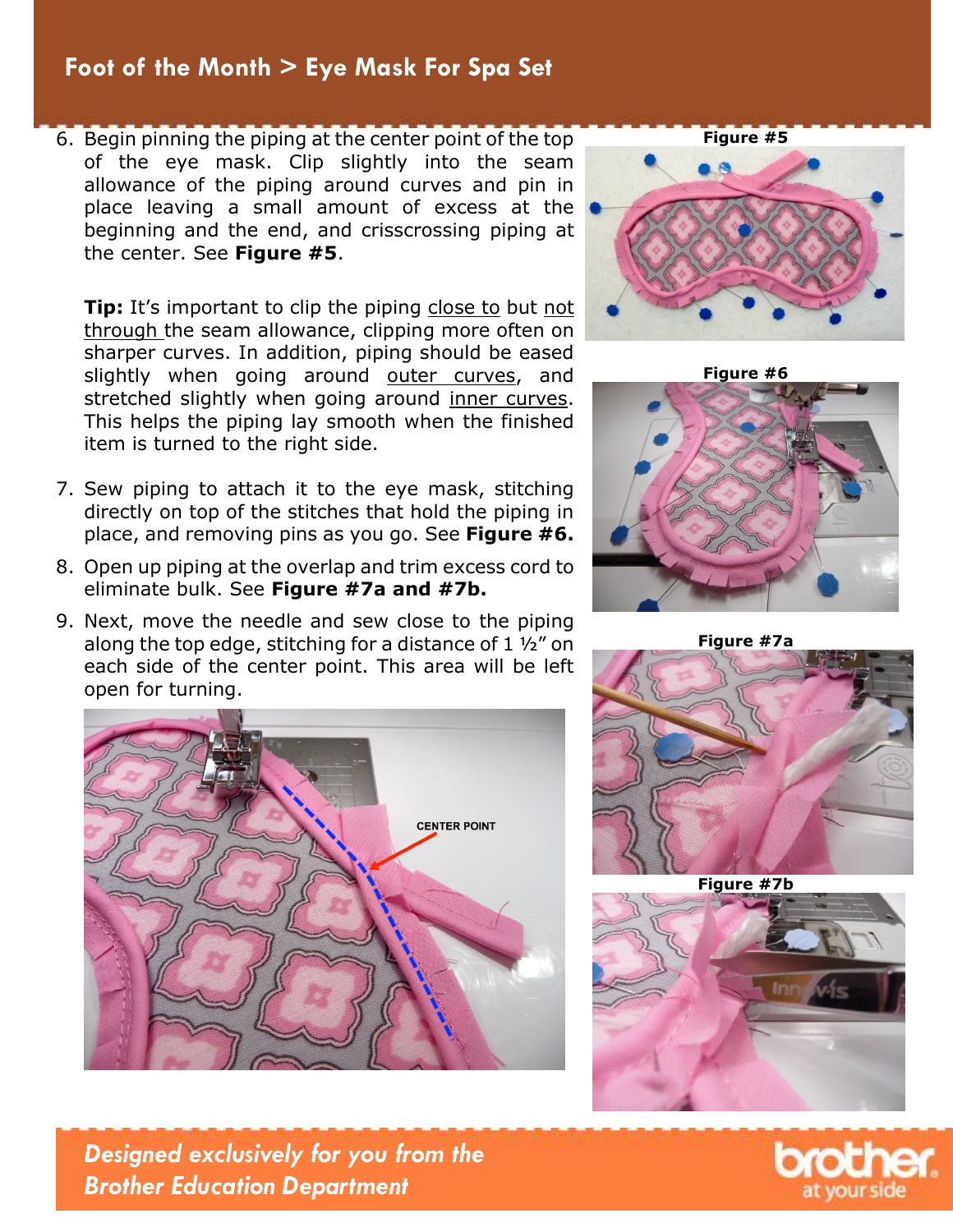# Foot of the Month > Eye Mask For Spa Set

- Pin ends of elastic along the sides. See **Figure #8.**
- In order to keep elastic from shifting it's a good idea to machine baste the ends in place and then remove the pins. You will need to attach the standard foot for this step.
- Pin lining to outside mask. Mark off the points where the stitching in step 9 begins and ends with a pin. Remember, this must be left open for turning. See **Figure #9.**
- Beginning and ending at these pins, Use the piping foot to stitch the seam, making sure the needle sews close to the piping cord. See **Figure #10.**

See below for an example of using the sliding zipper/piping foot for this step. When using this foot, instead of moving the position of the needle, you can slide the position of the presser foot to sew closer to or further away from the piping. When sewing the final seam you want the stitch to form very close to the piping cord so the piping looks smooth from the right side.



11. Trim seam and clip curves as needed. See **Figure #11.** Carefully turn right side out, pushing out all the curves. Remove any basting stitches that show. Press and then close the opening with small hand stitches. You are finished! Enjoy!







**Figure #10**



**Figure #11**





*Designed exclusively for you from the Brother Education Department*